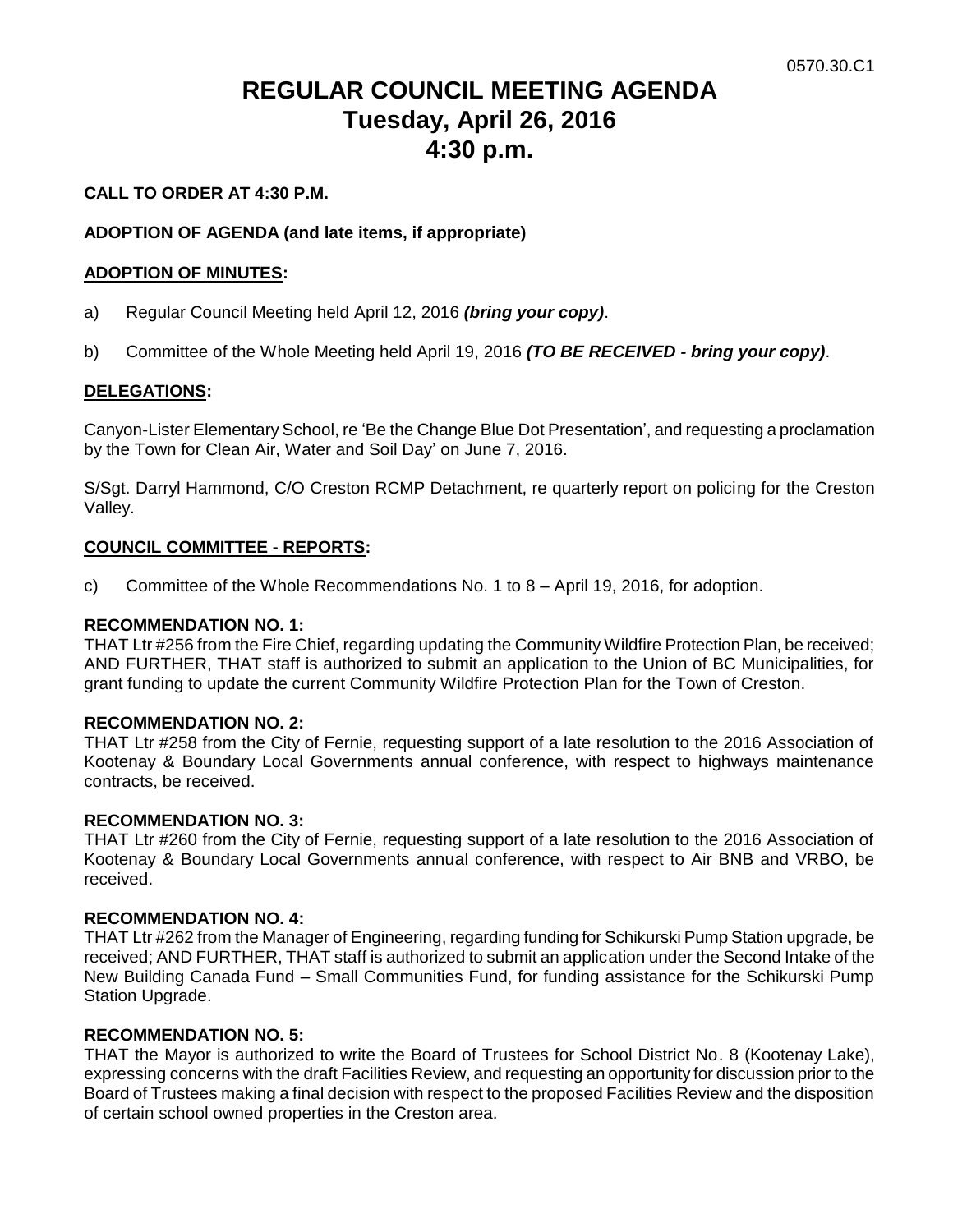### **RECOMMENDATION NO. 6:**

THAT Ltr #266 from the Director of Finance & Corporate Services, regarding the fee structure for tax certificate searches, be received; AND FURTHER, THAT Council authorizes staff to prepare the necessary bylaw to amend the fee charged for in-house tax certificate searches from \$20.00 per search to \$40.00 per search and the fee for on-line tax certificate searches to be set at \$20.00, plus the on-line provider fee of \$15.75, for a total on-line tax certificate search fee of \$35.75 per search.

#### **RECOMMENDATION NO. 7:**

THAT Ltr #259 from the Director of Finance & Corporate Services, regarding the setting of the 2016 Tax (Mill) Rates for the Town of Creston, be received; AND FURTHER, THAT Council will consider three readings to Tax Rates Bylaw No. 1839, 2016 at the April 26, 2016 Regular meeting.

#### **RECOMMENDATION NO. 8:**

THAT Ltr #211 from the Regional District of Central Kootenay, regarding Columbia Basin Trust, Community Initiatives Program funding applications for 2016, be received; AND FURTHER, THAT Council recommends to the Regional District of Central Kootenay, approval of funding to the following applicants with respect to the Town of Creston allocation of funds under the Columbia Basin Trust, Community Initiatives Program 2016 intake:

| Central Kootenay Spay/Neuter Animal Program Society \$2,500 |  |  |
|-------------------------------------------------------------|--|--|
|                                                             |  |  |
|                                                             |  |  |
| Creston & District Society for Community Living \$5,250     |  |  |
|                                                             |  |  |
|                                                             |  |  |
|                                                             |  |  |
|                                                             |  |  |
| Creston Valley Fall Fair                                    |  |  |
|                                                             |  |  |
|                                                             |  |  |
|                                                             |  |  |
|                                                             |  |  |
|                                                             |  |  |
|                                                             |  |  |
|                                                             |  |  |
|                                                             |  |  |
|                                                             |  |  |
|                                                             |  |  |
|                                                             |  |  |
|                                                             |  |  |
| Kootenay Boundary Regional Health Foundation \$786          |  |  |
|                                                             |  |  |
| Kootenay Regional Association for Community Living\$4,847   |  |  |
|                                                             |  |  |
|                                                             |  |  |
| <b>Quilts 4-Kids</b>                                        |  |  |
|                                                             |  |  |
|                                                             |  |  |
|                                                             |  |  |
|                                                             |  |  |
|                                                             |  |  |
|                                                             |  |  |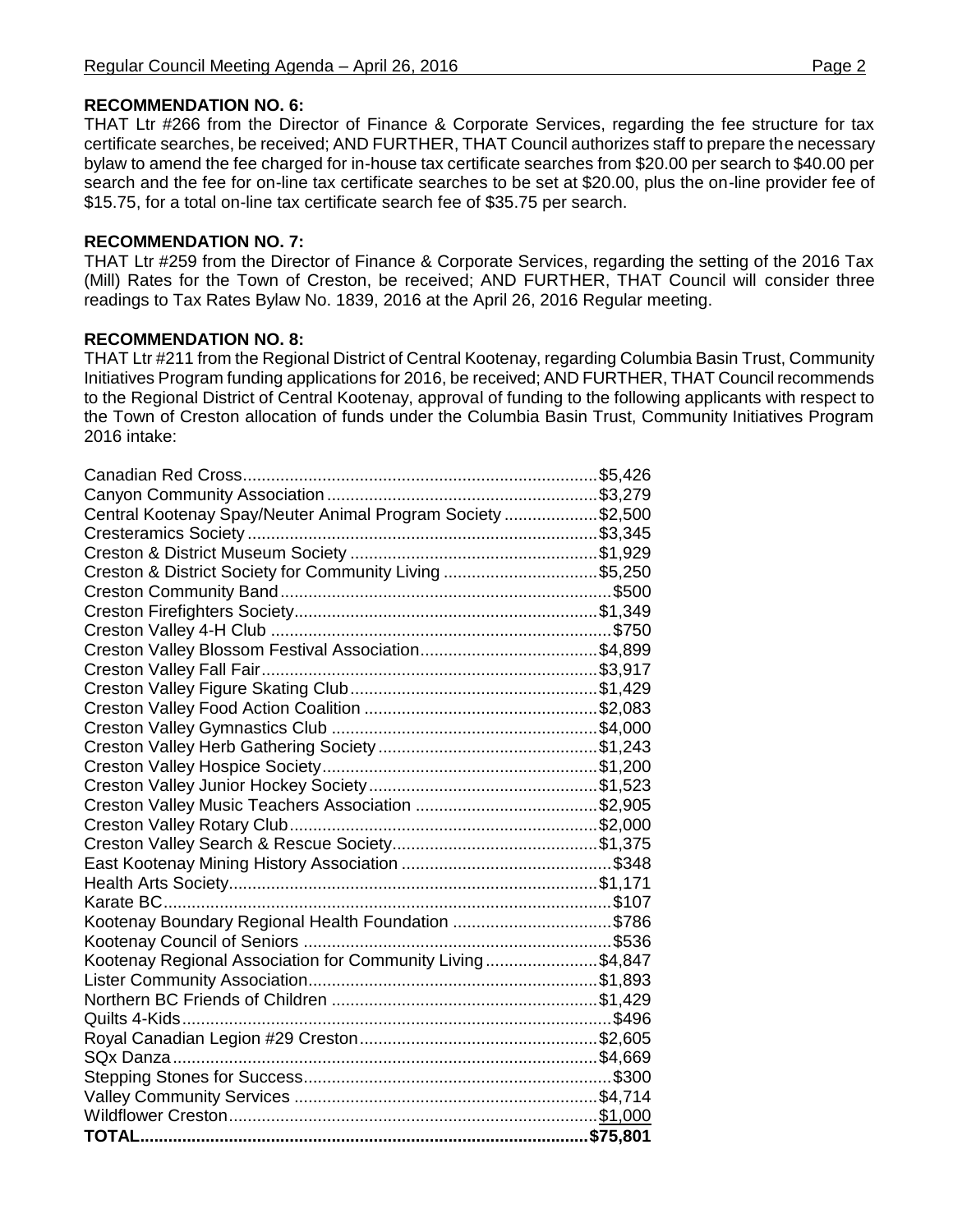### **Pg. Item**

- 1. Ltr #252 from the Canyon-Lister Elementary School, requesting a proclamation for 'Clean Air, Water and Soil Day' on June 7, 2016 in the Town of Creston.
- 5. Ltr #68 from S/Sgt. Darryl Hammond, c/o Creston RCMP Detachment, re quarterly report for policing in the Creston Valley (report to follow).
- 7. Ltr #273 from BC Assessment, re an invitation to meet at the 2016 UBCM Convention.
- 9. Ltr #276, being minutes from the April 14, 2016 Official Community Plan Advisory Committee meeting.
- 11. Ltr #270 from the BC Government and Service Employees' Union, re the sale of wine in grocery stores.
- 13. Ltr #257 from the District of Elkford, regarding an invitation to participate in the Wildcat Days Parade in Elkford on July 2, 2016.
- 19. Ltr #254 from the Ministry of Community, Sport & Cultural Development, seeking comments with respect to the provision of transportation and accommodation services in British Columbia.
- 21. Ltr #263 from the Manager of Engineering, re tender award for the 2016 Micro Surfacing Program.
- 23. Ltr #277 from the Director of Finance & Corporate Services, re Fees and Charges Amendment Bylaw No. 1840, 2016.

# **BYLAWS:**

# **Pg. Item**

- 27. Bylaw No. 1839, Tax Rates Bylaw *(1st and 2nd Readings)*
- 27A Bylaw No. 1839, Tax Rates Bylaw *(3rd Reading)*
- 29. Bylaw No. 1840, Fees and Charges Amendment Bylaw *(1st and 2nd Readings)*
- 29A Bylaw No. 1840, Fees and Charges Amendment Bylaw *(3rd Reading)*
- 41. Bylaw No. 1838, Five Year Financial Plan (2016-2020) Bylaw *(Adoption)*
- 47. Bylaw No. 1841, Water Rates and Regulations Amendment Bylaw *(Adoption)*
- 51. Bylaw No. 1842, Bylaw Notice Enforcement Amendment Bylaw *(Adoption)*

#### **NEW BUSINESS:**

#### **REPORTS OF REPRESENTATIVES:**

- Council Member Verbal Reports
- 52. Receive Verbal Reports of Council members.